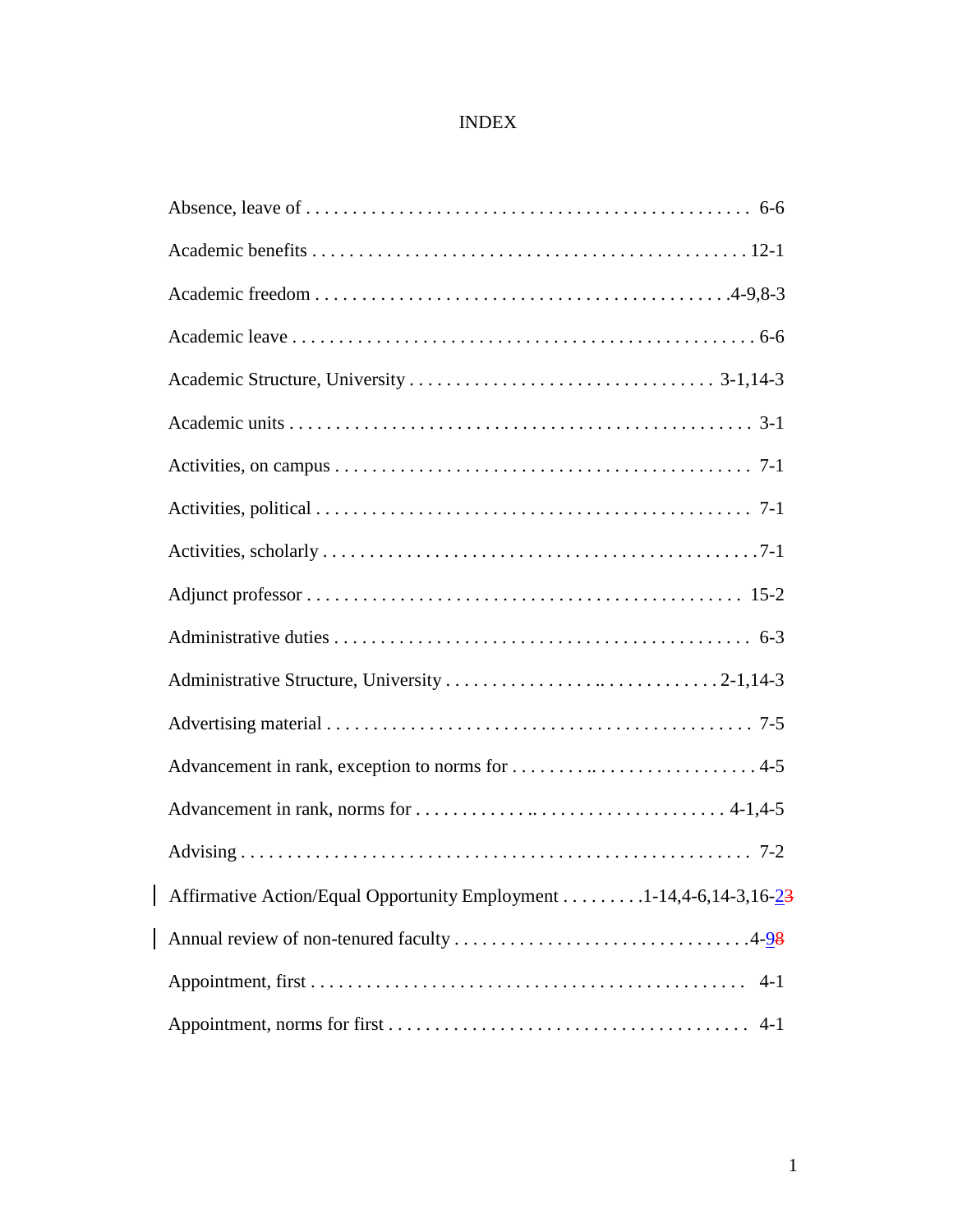$\begin{array}{c} \hline \end{array}$ 

 $\begin{array}{|c|c|} \hline \rule{0pt}{12pt} \rule{0pt}{2.5pt} \rule{0pt}{2.5pt} \rule{0pt}{2.5pt} \rule{0pt}{2.5pt} \rule{0pt}{2.5pt} \rule{0pt}{2.5pt} \rule{0pt}{2.5pt} \rule{0pt}{2.5pt} \rule{0pt}{2.5pt} \rule{0pt}{2.5pt} \rule{0pt}{2.5pt} \rule{0pt}{2.5pt} \rule{0pt}{2.5pt} \rule{0pt}{2.5pt} \rule{0pt}{2.5pt} \rule{0pt}{2.5pt} \rule{0pt}{2.5pt} \rule{0pt}{2.5$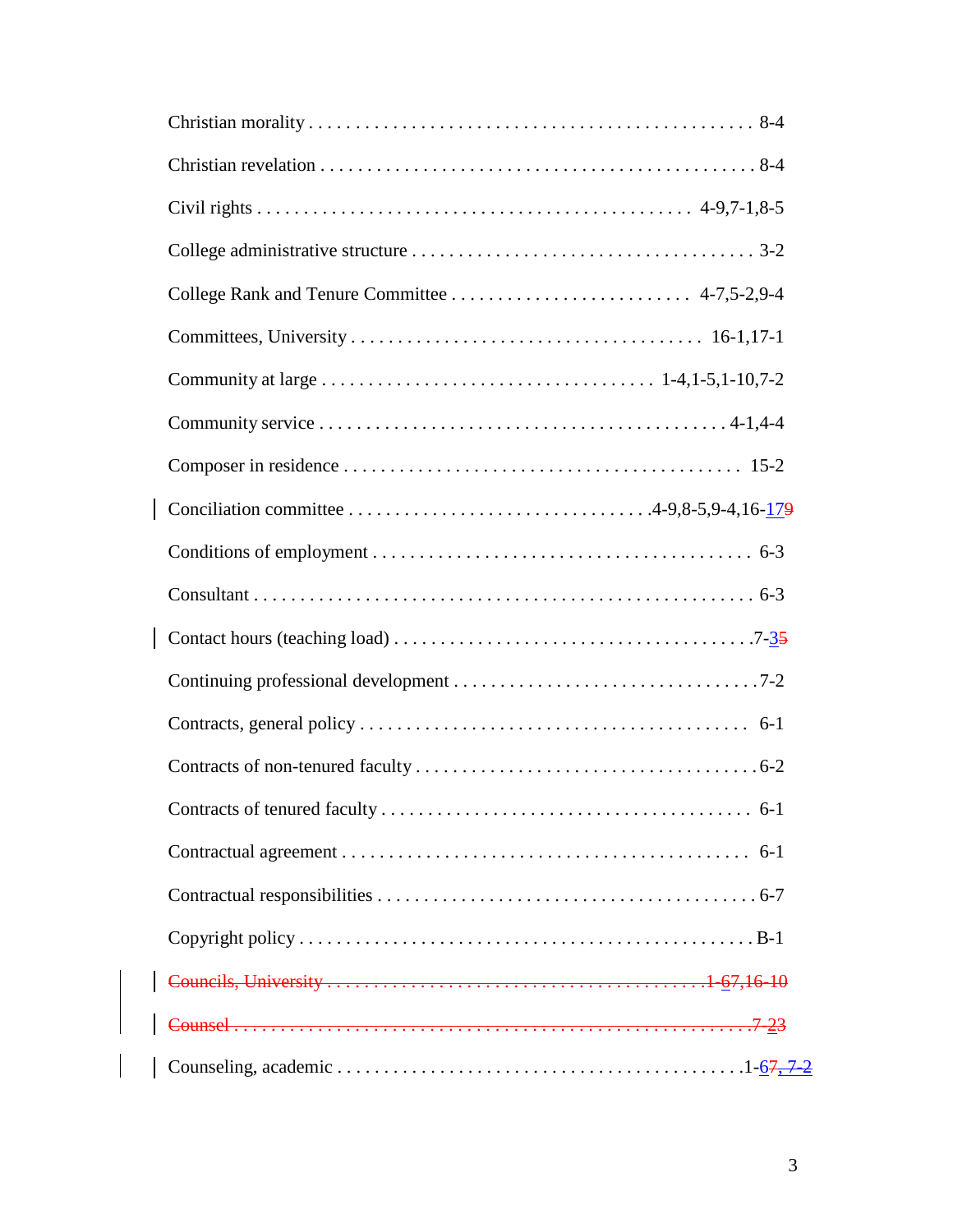$\begin{array}{c} \begin{array}{c} \end{array} \end{array}$ 

 $\begin{array}{c} \begin{array}{c} \end{array} \end{array}$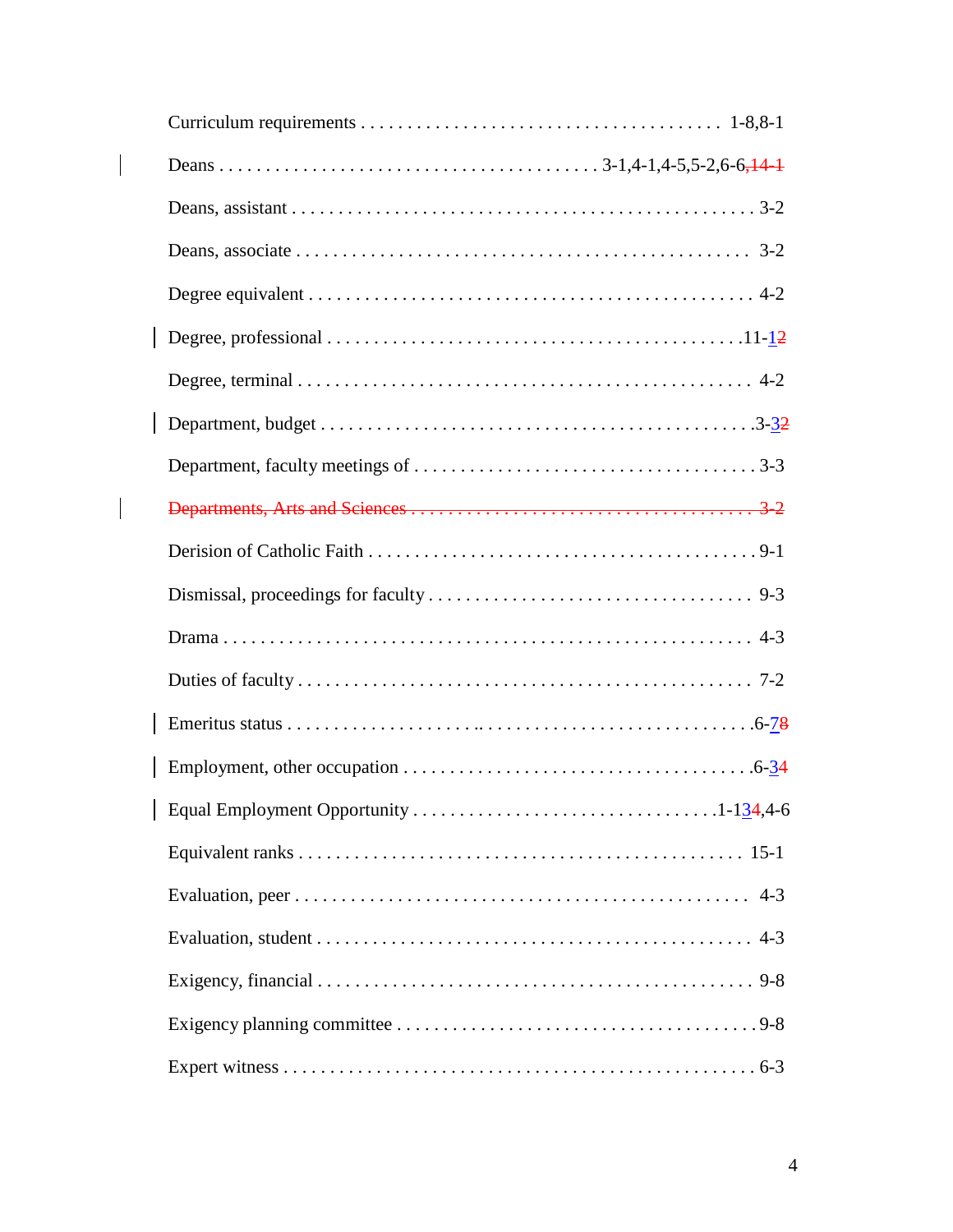$\mid$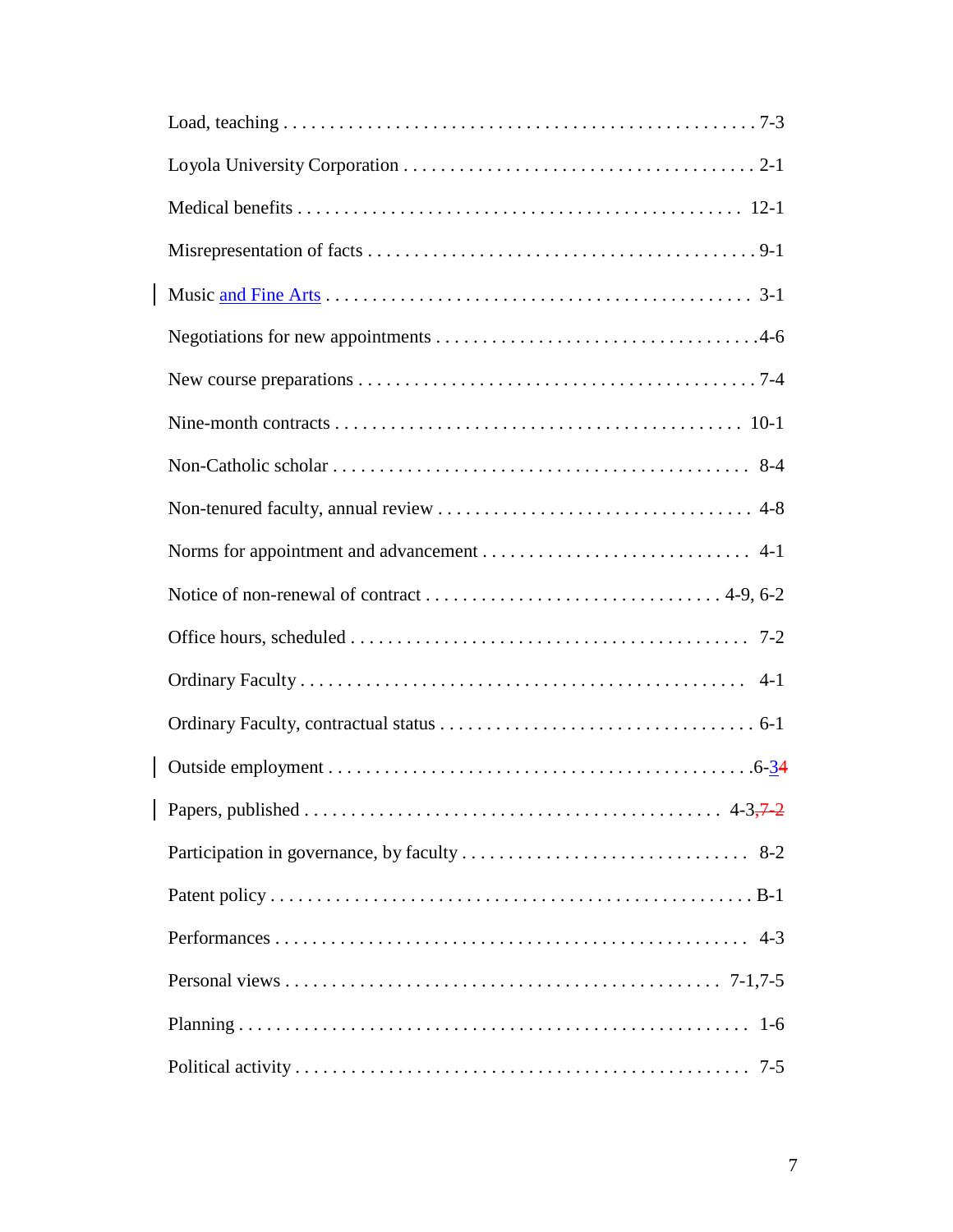| $9-1$   |
|---------|
| $4-9$   |
| $9 - 2$ |
| $9 - 3$ |
| $7 - 5$ |
|         |
|         |
|         |
|         |
|         |
|         |
|         |
|         |
|         |
| $15-1$  |
|         |
|         |
|         |
|         |
|         |
|         |
|         |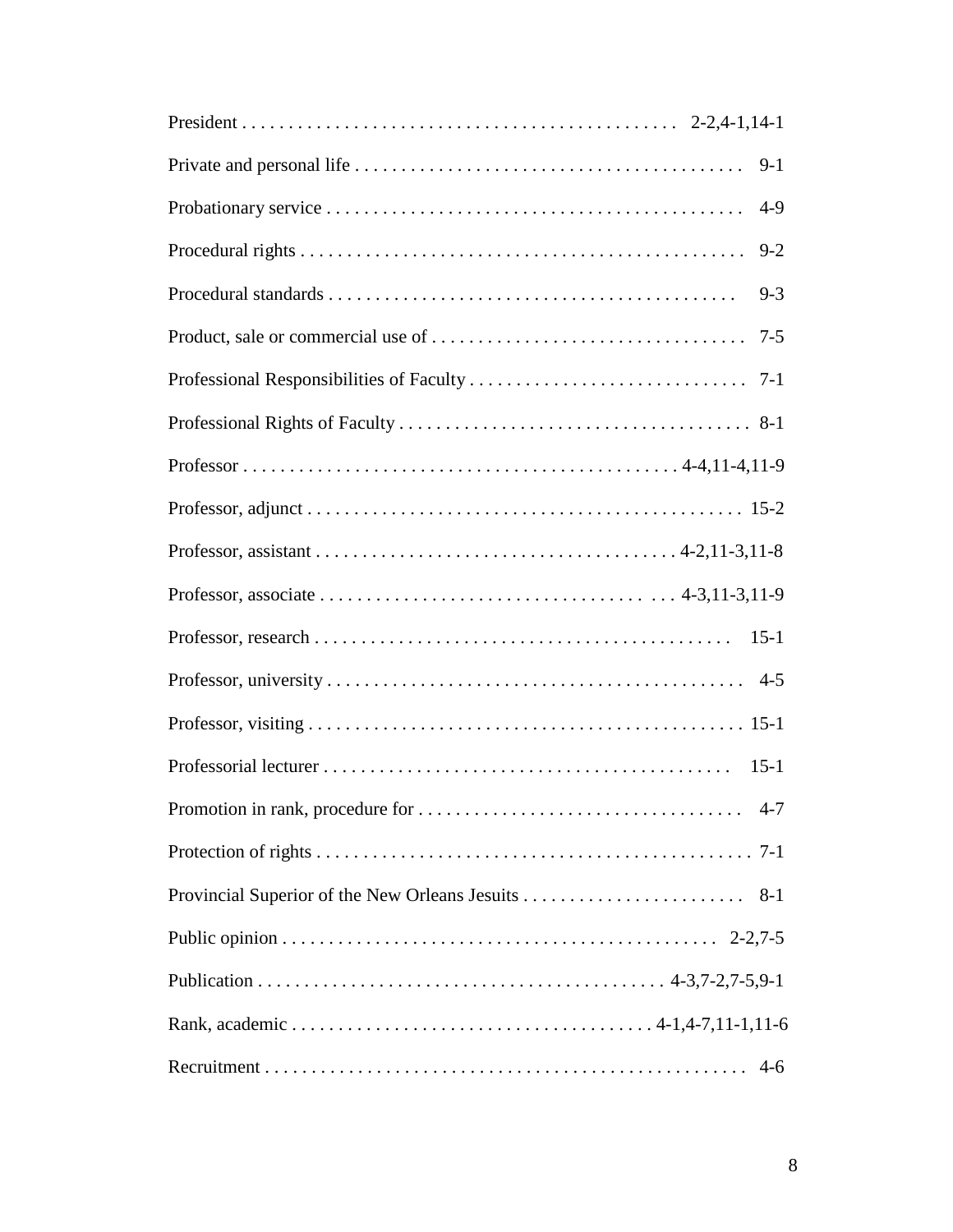| $7-1$ |
|-------|
|       |
|       |
|       |
|       |
|       |
|       |
|       |
|       |
|       |
|       |
|       |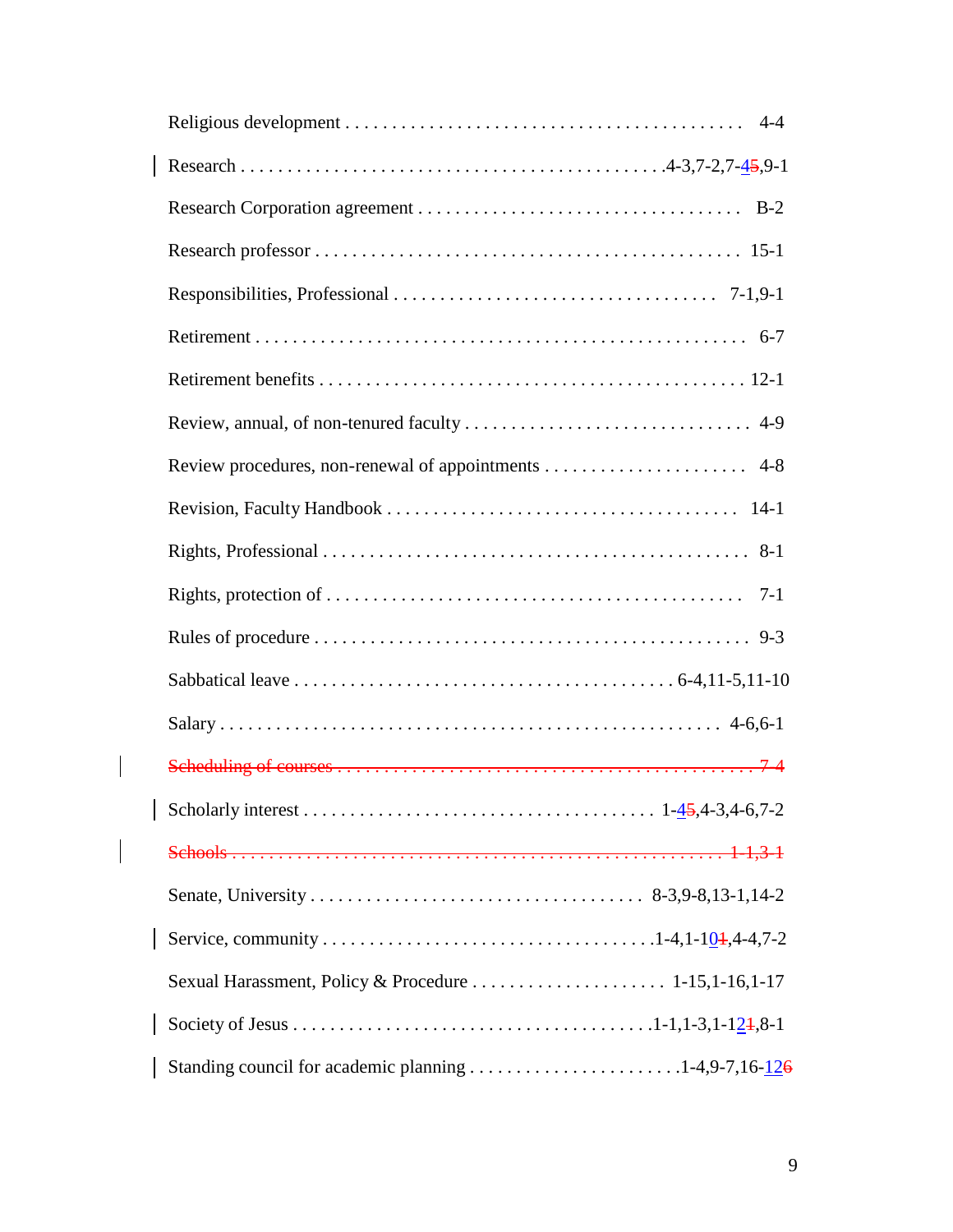| $9 - 7$ |
|---------|
| $9-9$   |
|         |
|         |
|         |
|         |